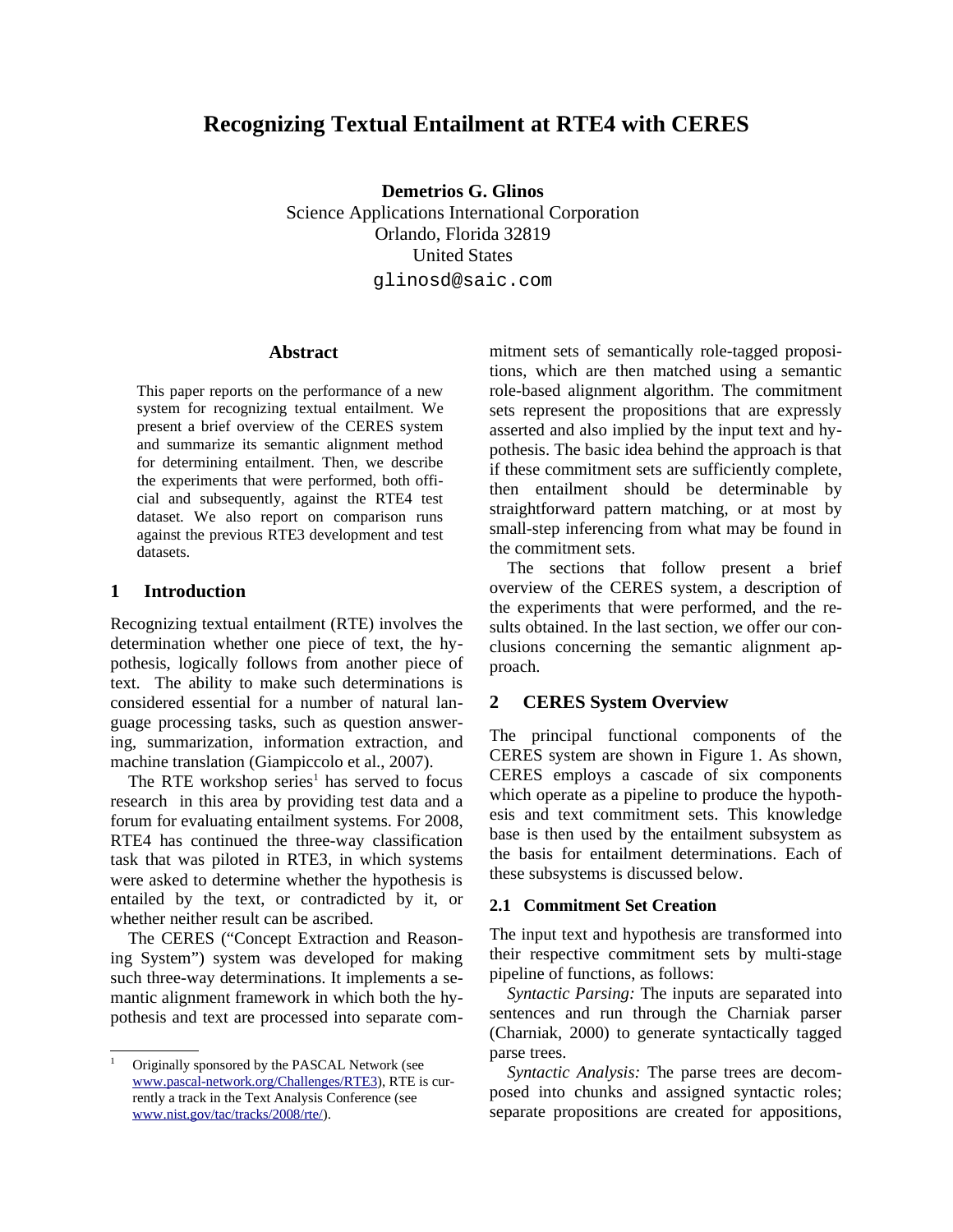

Figure 1. CERES Functional Components

parentheticals, relative and subordinate clauses, and similar constructs.

*Semantic Analysis:* Semantic arguments and adjuncts are identified; all propositions are expressed as semantically role-tagged logical structures using PropBank categories (Palmer, 2005).

*Anaphora Resolution:* Concepts are extracted from the semantic propositions; and pronominal and some elliptical references are resolved, where possible.

*Commitment Set Expansion:* Semantic propositions are manipulated to produce additional propositions representing what may be reasonably inferred from the input.

*Concept Analysis:* Concepts are analyzed to produce additional propositions; equivalent concepts are associated with one another in equivalence classes.

### **2.2 Entailment Determination**

CERES employs a semantic alignment pattern matching algorithm for determining entailment. It uses the propositions in the hypothesis commitment set as templates to be matched by those in the commitment set generated from the companion text.

For each hypothesis proposition, the algorithm searches for a text proposition whose role set is compatible with those of the hypothesis. All hypothesis roles must be matched separately. Additional text proposition roles are ignored.

Individual roles are matched using a string matching algorithm which requires that each nonstopword in the hypothesis phrase for the role be matched in the corresponding text phrase. A successful match will be found if the words match exactly, or if they have common synonyms or hypernyms, as obtained from WordNet (Fellbaum, 1998). Equivalent concepts for both text and hypothesis phrases are also examined, if their respective concept equivalence classes are nonempty.

If any of the hypothesis propositions is successfully matched, then an affirmative entailment decision is reported. But if no match is found, then contradiction hypotheses are generated from the affirmative hypotheses, and an attempt is made to match those. If such a match is found, then a contradiction is reported. If neither type of match is found, then the algorithm reports that entailment is unknown for the input pair.

## **3 Experiments and Results**

For RTE4, three official runs were submitted: a 2 way run ("CERES1\_2W") and two 3-way runs ("CERES1\_3W" and "CERES2\_3W"). The second 3-way run differed from the first in that tighter contradiction hypothesis generation was employed, resulting in fewer contradiction findings.

Post-submission, we also performed a few experiments for comparison. First, we made a number of minor bug fixes and corrections to the software, but did not change its architecture. We also ran the final configuration against the previous RTE3 test and development 3-way datasets.

To place the results in context, we note first that the RTE4 test set consisted of 1,000 text-hypothesis pairs, of which 500 were instances of entailment, 150 were instances of contradiction, and 350 were instances of unknown entailment. Since CERES defaulted all results to unknown unless either entailment or contradiction were affirmatively determined, an accuracy value of .350 represents baseline performance. By comparison, the RTE3 test set contained 410 entailment pairs, 319 unknowns, and 72 contradictions.

Table 1 presents the key performance results for these experiments.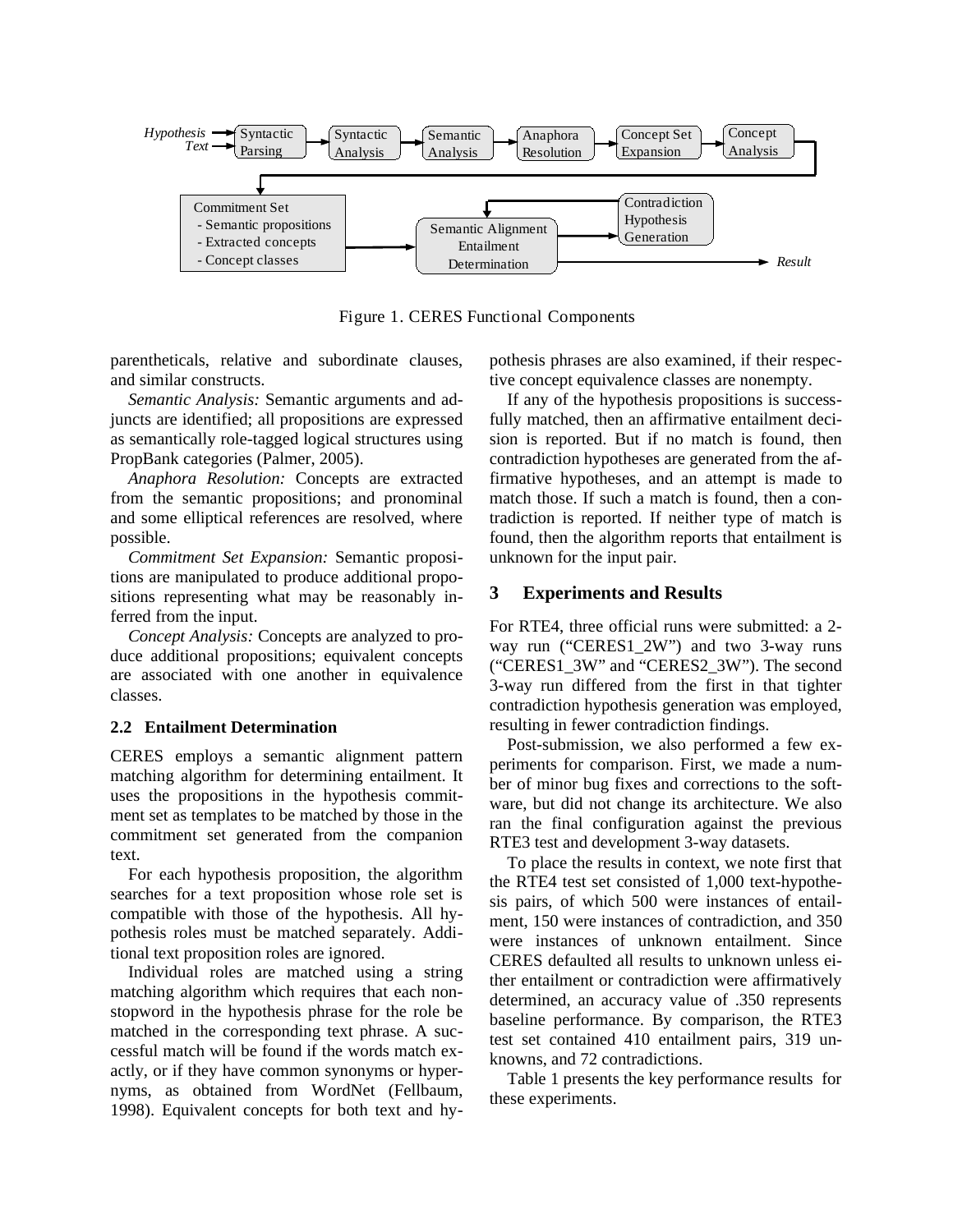|                        | $2$ -way | 3-way<br>(1) | 3-way<br>(2) | Post | RTE3<br><b>Test</b> | RTE3<br>Dev |
|------------------------|----------|--------------|--------------|------|---------------------|-------------|
| 2-way<br>accu-<br>racy | .521     | .526         | .526         | .575 | .546                | .596        |
| 3-way<br>accu-<br>racy |          | .405         | .416         | .460 | .471                | .512        |
| Preci-<br>sion         |          | .708         | .744         | .806 | .805                | .847        |
| Re-<br>call            |          | .209         | .206         | .269 | .249                | .247        |
| $F-$<br>score          |          | .444         | .450         | .538 | .517                | .570        |

#### Table 1. Experimental Results

The row for "3-way" accuracy represents the combined accuracy for all three possible result classes, while "2-way" accuracy represents the accuracy value where the outcomes for contradiction and unknowns are conflated.

Precision, recall, and F-score were computed only over entailed and contradiction results, with β  $= 1/3$  to emphasize precision over recall, as was done for the RTE-3 three-way pilot task.

Viewed in the above context, we observe first that the results are consistent across all runs, with an expected minor improvement in performance for the post-submission bug fix run. We also observe that overall three-way accuracy is low, which is no doubt due to the low recall values. However, precision was uniformly high, above 70%. This is, apparently, a performance regime that we share with other logic-based systems (see MacCartney and Manning, 2007).

We note also that for all 3-way runs, the 2-way accuracy result is significantly higher than the 3 way result. We believe this is due the very low recall for our contradiction implementation. As explained in (de Marneffe, et al., 2008, at page 1041), the successful detection of contradiction requires the detection of "contradictions arising from the use of factive or modal words, structural and subtle lexical contrasts, as well as world knowledge (WK)," which our current implementation does not do.

Table 2 decomposes the precision results for the runs according to the four NLP applications areas

from which the test set was drawn: Information Extraction (IE), Information Retrieval (IR), Question Answering (QA), and Summarization (SUM). For the RTE4 test set, there were 300 test pairs each for IE and IR, and 200 each for QA and SUM. For the RTE3 development and test sets, there were 200 test pairs for each type.

|            | 3-way<br>(1) | 3-way<br>(2) | Post | RTE <sub>3</sub><br><b>Test</b> | RTE <sub>3</sub><br>Dev |
|------------|--------------|--------------|------|---------------------------------|-------------------------|
| IE         | .727         | .731         | .736 | .757                            | .738                    |
| <b>IR</b>  | .722         | .754         | .866 | .808                            | .857                    |
| QA         | .657         | .742         | .824 | .923                            | .945                    |
| <b>SUM</b> | .707         | .743         | .771 | .733                            | .879                    |
| Combined   | .708         | .744         | .806 | .805                            | .847                    |

#### Table 2. Precision Results

As shown in the table, precision performance was approximately the same across all NLP task areas, with the somewhat lower QA precision for the first RTE4 3-way run apparently having been corrected by the tighter contradiction generation used in the second run, which was the only difference between the two runs. The table also shows somewhat higher precision for both of the RTE3 QA runs, indicating that the QA pairs in those datasets may have been "easier" to process, although this has not been investigated in detail.

#### **4 Conclusions and Recommendations**

The results above demonstrate the viability of the semantic alignment approach for determining textual entailment. In particular, we have shown that the approach can produce high precision entailment determinations in all tested NLP task areas. However, in line with other logic based approaches, the current implementation suffers from low recall, which raises the question whether this approach can be extended to achieve higher levels of recall.

We believe that further investigation of this approach is warranted, not only because the current implementation relies on extensible heuristics for extending the commitment set, but also because the underlying parsing and syntactic analysis technologies, upon whose outputs the heuristics operate, are constantly improving.